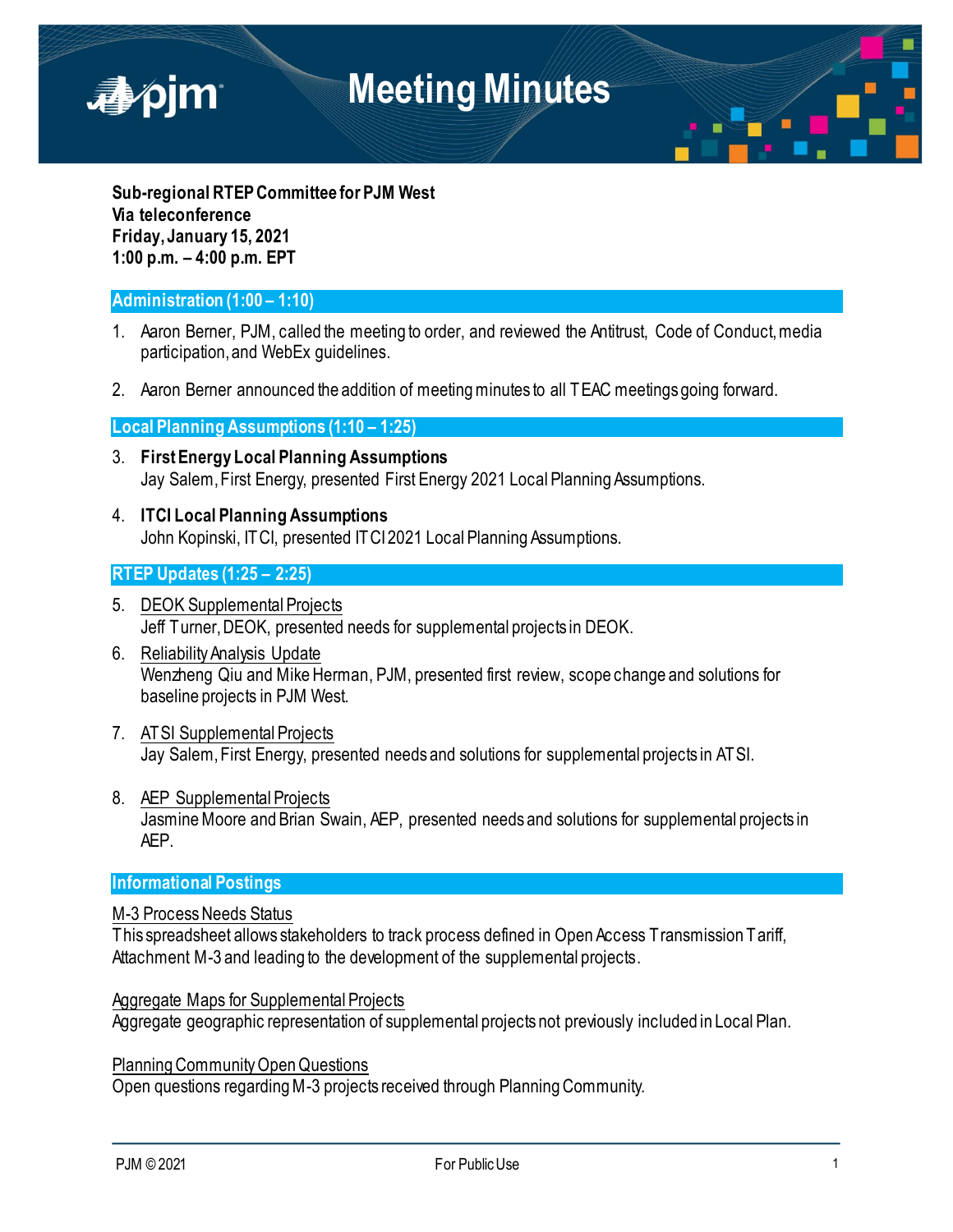

Teleconference Teleconference Teleconference Teleconference Teleconference Teleconference Teleconference Teleconference Teleconference Teleconference Teleconference

## M-3 Action Item List

apjm

M-3 action item list received through Planning Community, SRRTEP and TEAC meetings.

## **Future Meeting Dates**

| February 17, 2021  | 1:00 p.m. $-4:00$ p.m. |
|--------------------|------------------------|
| March 19, 2021     | 1:00 p.m. $-4:00$ p.m. |
| April 16, 2021     | 1:00 p.m. $-4:00$ p.m. |
| May 21, 2021       | 1:00 p.m. $-4:00$ p.m. |
| June 16, 2021      | 1:00 p.m. $-4:00$ p.m. |
| July 16, 2021      | 1:00 p.m. $-4:00$ p.m. |
| August 16, 2021    | 1:00 p.m. $-4:00$ p.m. |
| September 17, 2021 | 1:00 p.m. $-4:00$ p.m. |
| October 15, 2021   | 1:00 p.m. $-4:00$ p.m. |
| November 19, 2021  | 1:00 p.m. $-4:00$ p.m. |
| December 17, 2021  | 1:00 p.m. $-4:00$ p.m. |

#### **Attendance List**

| <b>Last Name</b> | <b>First Name</b> | Company                                | <b>Sector</b>             |
|------------------|-------------------|----------------------------------------|---------------------------|
| Herman           | Michael           | PJM Interconnection. LLC               | Not Applicable            |
| Hozempa          | Law rence         | FirstEnergy Solutions Corp.            | Transmission Owner        |
| de La Mora       | Luis              | Strom Power, LLC                       | Other Supplier            |
| Ahmed            | Hamad             | PJM Interconnection, LLC               | Not Applicable            |
| <b>Swain</b>     | <b>Brian</b>      | AEP Energy Partners, Inc.              | Transmission Owner        |
| Tatum            | Edw ard           | American Municipal Power               | Electric Distributor      |
| Laios            | Takis             | Appalachian Power Company              | Transmission Owner        |
| Konow al         | Richard (Rich)    | PJM Interconnection, LLC               | Not Applicable            |
| Lowrey           | John              | Appalachian Power Company              | <b>Transmission Owner</b> |
| Berton           | Tyler             | Appalacian Power Company               | Transmission Owner        |
| Berner           | Aaron             | PJM Interconnection, LLC               | Not Applicable            |
| <b>Marchewka</b> | Grant             | FirstEnergy Solutions Corp.            | <b>Transmission Owner</b> |
| Ly akhovich      | Leonid            | Public Service Electric & Gas Company  | Transmission Owner        |
| Kadous           | Mohamed           | Appalachian Pow er Company             | Transmission Owner        |
| Smyda            | Ashley            | FirstEnergy Solutions Corp.            | Transmission Owner        |
| Marker           | Jerod             | AEP Ohio Transmission Company, Inc.    | Transmission Owner        |
| Rodriguez        | Tomas             | <b>OPSI</b>                            | Not Applicable            |
| <b>Bradley</b>   | Nathan            | East Kentucky Pow er Cooperative, Inc. | Transmission Owner        |
| <b>Bradley</b>   | Nathan            | East Kentucky Power Cooperative, Inc.  | Transmission Owner        |
| Schimmoeller     | Adam              | Appalachain Pow er Company             | Transmission Owner        |
| Turner           | Jeff              | Duke Energy Business Services LLC      | Transmission Owner        |
| Regner           | Ronald (Ron)      | Commonwealth Edison Company            | Transmission Owner        |
| Mason            | Julie             | Duke Energy Ohio, Inc.                 | Transmission Owner        |
| Mabry            | Dav id            | McNees Wallace & Nurick LLC            | Not Applicable            |
| Perlamgopalan    | Pravi             | Appalachain Pow er Company             | Transmission Owner        |
| <b>Bonifield</b> | Justin            | AEP Energy Partners, Inc.              | <b>Transmission Owner</b> |
| Bonifield        | Justin            | AEP Energy Partners, Inc.              | Transmission Owner        |
| Jens             | Thomas            | Black Oak Energy, LLC                  | Other Supplier            |